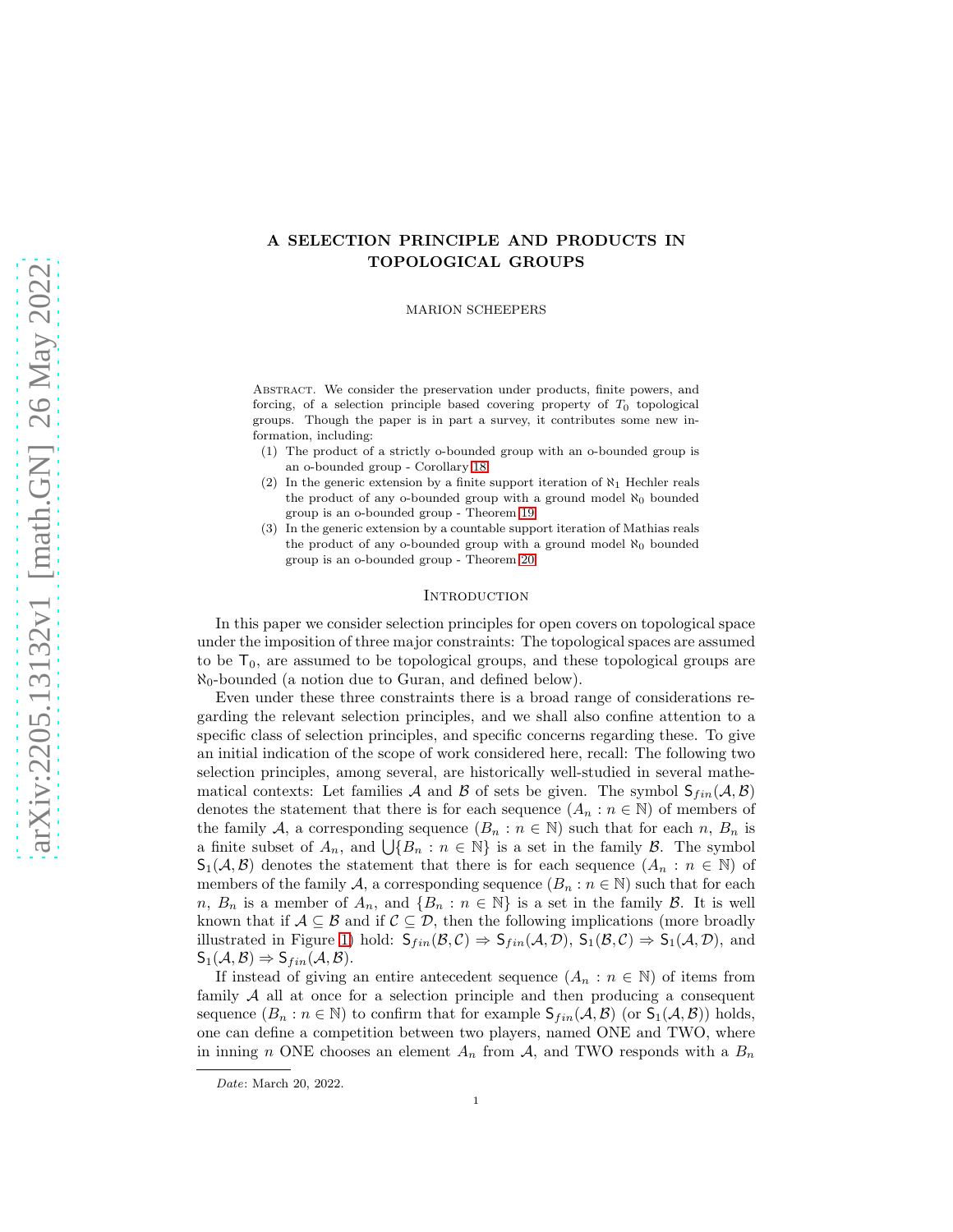

<span id="page-1-1"></span><span id="page-1-0"></span>FIGURE 1. Monotonicity Properties:  $A \subset B$  and  $C \subset \mathcal{D}$ .

from TWO's eligible choices. The players play an inning per positive integer  $n$ , producing a play

$$
(1) \qquad \qquad A_1 B_1 A_2 B_2 \cdots A_m B_m \cdots
$$

In the game named  $G_{fin}(\mathcal{A}, \mathcal{B})$  the play in [\(1\)](#page-1-1) is won by TWO if for each n,  $B_n$ is a finite subset of  $A_n$  and  $\bigcup \{B_n : n \in \mathbb{N}\}\$ is an element of  $\mathcal{B}$  - otherwise, ONE wins. In the game named  $G_1(\mathcal{A}, \mathcal{B})$  the play in [\(1\)](#page-1-1) is won by TWO if for each n  $B_n \in A_n$ , and  $\{B_n : n \in \mathbb{N}\}\$ is an element of  $\mathcal{B}$ . Observe that when ONE does not have a winning strategy in the game  $G_{fin}(\mathcal{A}, \mathcal{B})$ , then  $S_{fin}(\mathcal{A}, \mathcal{B})$  is true. Similarly, when ONE does not have a winning strategy in the game  $G_1(\mathcal{A}, \mathcal{B})$ , then  $S_1(\mathcal{A}, \mathcal{B})$ is true. The relationship between existence of winning strategies of a player and the corresponding properties of the associated selection principle is a fundamental question, and answers often reveal significant mathematical information.

In this paper we consider the selection principle  $S_{fin}(A, B)$  in the context where the families  $A$  and  $B$  are types of open covers arising in the study of topological groups. In the context of topological groups and the classes of open covers of these considered, there are some equivalences between the  $S_{fin}(\cdot, \cdot)$  and  $S_1(\cdot, \cdot)$  selection principles, as will be pointed out.

As noted initially, we throughout assume that the topological groups being considered have the  $T_0$  separation property and thus, by the following classical theorem, the  $\mathsf{T}_{3\frac{1}{2}}$  separation property:

**Theorem 1** (Kakutani, Pontryagin). Any  $T_0$  topological group is  $T_{3\frac{1}{2}}$ .

In Section [1](#page-2-0) we briefly describe the resilience of  $\aleph_0$ -bounded groups under certain mathematical constructions and contrast these with the more constrained classical

.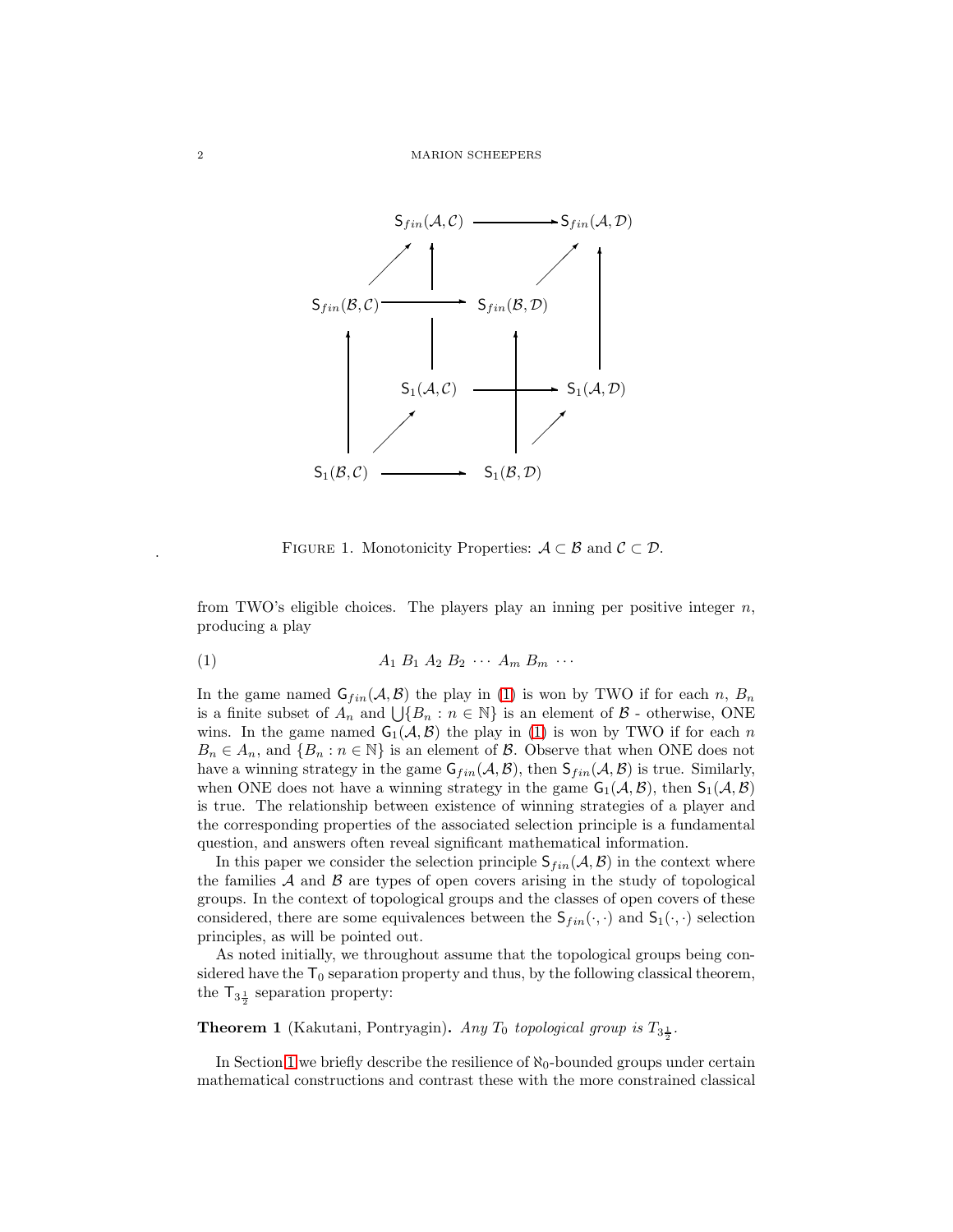Lindelöf property. In Section [2](#page-4-0) we consider, for groups satisfying the targeted instance of the selection principle  $S_{fin}(\mathcal{A}, \mathcal{B})$ , the preservation of the selection property under the product construction. Though that there is a significant extant body of work on this topic, only some of these works and motivating mathematical questions relevant to the topic of Section [2](#page-4-0) will be mentioned. In Section [3](#page-7-1) we make a brief excursion into exploring the cardinality of a class of groups emerging from product considerations in Section [2.](#page-4-0) In Section [4](#page-9-0) we focus attention on groups for which finite powers satisfy the instance of  $S_{fin}(\mathcal{A}, \mathcal{B})$  being considered in this paper. In Section [5](#page-11-0) we briefly return to a specific class of  $\aleph_0$  bounded topological groups featured earlier in the paper.

For background on topological groups we refer the reader to [\[16\]](#page-13-0) and to [\[25\]](#page-13-1). For relevant background on forcing we refer the reader to [\[5\]](#page-12-0), [\[17\]](#page-13-2), [\[18\]](#page-13-3) and [\[19\]](#page-13-4). Finally, as the reader will notice, this paper is part survey of known results, part investigation of refining or providing additional context for known results. The author would like to thank the editor of the volume for the flexibility in time to construct this paper.

## 1. Open Covers and Fundamental Theorems

<span id="page-2-0"></span>Besides the typical types of open covers considered for general topological spaces, there are also specific types of open covers considered in the context of topological groups. We introduce notation here for efficient reference to the various types of open covers relevant to this paper. Thus, let  $(G, \otimes)$  denote a generic  $\mathsf{T}_0$  topological group, where G is the set of elements of the group and  $\otimes$  is the group operation. The symbol id will denote the identity element of the group. It is also common practice to talk about the group  $G$ , without mentioning an explicit symbol for the operation.

For an element  $x$  of the group  $G$  and for a nonempty subset  $S$  of  $G$ , define

(2) 
$$
x \otimes S = \{x \otimes g : g \in S\}.
$$

Observe that if  $(G, \otimes)$  is a topological group, then when S is an open subset of G, so is  $x \otimes S$  for each element x of G. Moreover, if id is an element of S, then x is an element of  $x \otimes S$ . Moreover, when S and T are nonempty subsets of G,

(3) 
$$
S \otimes T = \{x \otimes y : x \in S \text{ and } y \in T\}.
$$

Now we introduce notation for types of open covers of  $(G, \otimes)$  to be considered here.

- $\mathcal{O}$ : The set of all open covers of  $G$ .
- $\mathcal{O}_{nbd}$ : The set of all open covers of G of the following form: For a neighborhood U of id,  $\mathcal{O}(U)$  denotes the open cover  $\{x \otimes U : x \in G\}$  of G, and  $\mathcal{O}_{nbd}$  denotes the collection  $\{\mathcal{O}(U): U$  a neighborhood of id.
- $\Omega$ : An open cover U of G is said to be an  $\omega$ -cover (originally defined in [\[9\]](#page-13-5)) if G itself is not a member of  $U$ , and for each finite subset F of G there is a  $U \in \mathcal{U}$  such that  $F \subseteq U$ . The symbol  $\Omega$  denotes the set  $\{\mathcal{U}:$ U an  $\omega$  cover of  $G$ }
- $\Omega_{nbd}$ : The set of all open covers of G of the following form: For a neighborhood U of id,  $\Omega(U)$  denotes the open cover  $\{F \otimes U : F \subset G \text{ a finite set}\}.$ The symbol  $\Omega_{nbd}$  denotes the set of all open covers of the form  $\Omega(U)$  of G.
- Γ: An open cover  $U$  is a  $\gamma$ -cover (also introduced in [\[9\]](#page-13-5)) if it is infinite and for each  $x \in G$ , x is a member for all but finitely sets in U. The symbol  $\Gamma$ denotes the set  $\{\mathcal{U}: \mathcal{U} \text{ a } \gamma \text{ cover of } G\}$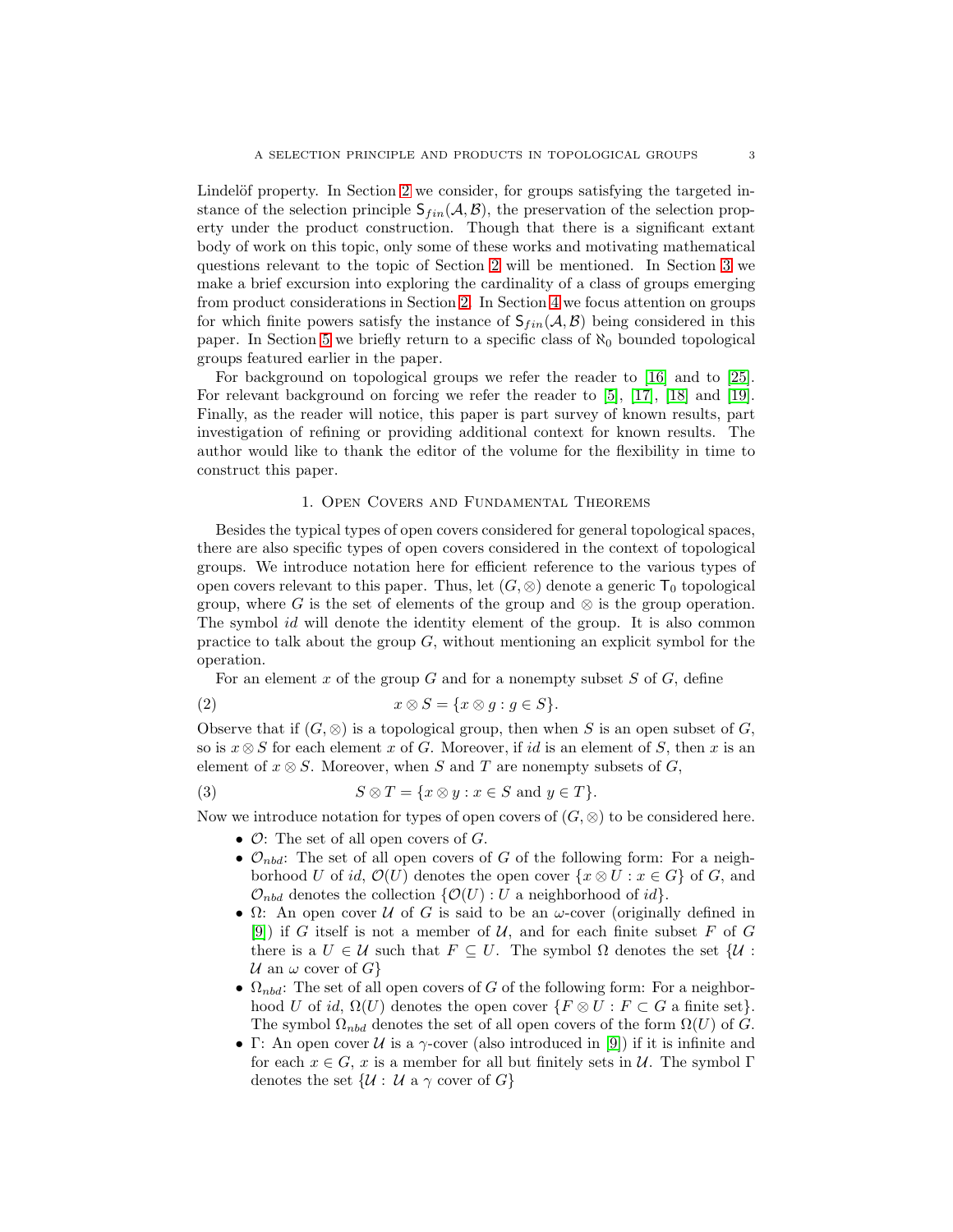#### 4 MARION SCHEEPERS

• A: An open cover U is a large cover if for each  $x \in G$ , x is a member of infinitely sets in  $\mathcal U$ . A denotes the collection of large covers of  $G$ .

Targeted properties related to topological objects, such as for example the preservation of a property of factor spaces in product spaces, have led to the identification of several additional types of open covers for topological spaces. Some of these used in this paper are as follows:

- $\mathcal{O}^{gp}$ : An open cover U is an element of  $\mathcal{O}^{gp}$  if it is infinite, and there is a partition  $\mathcal{U} = \bigcup \{ \mathcal{U}_n : n \in \mathbb{N} \}$  where for each n the set  $\mathcal{U}_n$  is finite, for all  $m \neq n$ , we have  $\mathcal{U}_m \cap \mathcal{U}_n = \emptyset$ , and each element of the underlying space is in each but finitely many of the sets  $\bigcup \mathcal{U}_n$ . We say that U is a groupable cover.
- $\mathcal{O}^{wgp}$ : An open cover U is an element of  $\mathcal{O}^{wgp}$  if it is infinite, and there is a partition  $\mathcal{U} = \bigcup \{ \mathcal{U}_n : n \in \mathbb{N} \}$  where for each n the set  $\mathcal{U}_n$  is finite, for all  $m \neq n$ , we have  $\mathcal{U}_m \cap \mathcal{U}_n = \emptyset$ , and for each finite subset F of the underlying space there is an n such that  $F \subseteq \bigcup \mathcal{U}_n$ . We say that  $\mathcal{U}$  is a weakly groupable cover.

From the definitions it is evident that the following inclusions hold among these types of open covers:  $\Gamma \subset \mathcal{O}^{gp} \subset \mathcal{O}^{wgp} \subset \Lambda \subset \mathcal{O}, \Gamma \subset \Omega \subset \mathcal{O}^{wgp} \subset \mathcal{O}, \Omega_{nbd} \subset \Omega$ ,  $\Omega_{nbd} \subset \mathcal{O}_{nbd}$  and  $\mathcal{O}_{nbd} \subset \mathcal{O}$ .

For several traditional covering properties of topological spaces, natural counterparts are defined in the domain of topological groups by restricting the types of open covers considered in defining the covering properties. For example:

Definition 2. A topological group is said to be

- (1)  $\aleph_0$ -bounded if it has the Lindelöf property with respect to the family  $\mathcal{O}_{nbd}$ of open covers: That is, each member of  $\mathcal{O}_{nbd}$  has a countable subset that covers the group.
- (2) totally bounded (or pre-compact) if it is compact with respect to the family  $\mathcal{O}_{nbd}$  of open covers: That is, each element of  $\mathcal{O}_{nbd}$  has a finite subset covering the group.
- (3)  $\sigma$ -bounded if it is a union of countably many totally bounded subsets.

Many of the properties of  $\aleph_0$ -bounded groups can be obtained from the following fundamental result:

**Theorem 3** (Guran). A topological group is  $\aleph_0$ -bounded if, and only if, it embeds as a topological group into the Tychonoff product of second countable groups.

The  $\aleph_0$ -boundedness property is resilient under several mathematical constructions. For example, any subgroup of an  $\aleph_0$ -bounded group is  $\aleph_0$ -bounded. Also, the Tychonoff product of any number of  $\aleph_0$ -bounded groups is an  $\aleph_0$ -bounded group. These two facts in particular imply:

<span id="page-3-1"></span>**Lemma 4.** There is for each infinite cardinal number  $\kappa$  an  $\aleph_0$ -bounded group of cardinality  $\kappa$ .

The  $\aleph_0$ -boundedness property and the total boundedness property are also resilient under forcing extensions of the set theoretic universe:

<span id="page-3-0"></span>**Theorem 5.** If  $(G, \otimes)$  is an  $\aleph_0$ -bounded (totally bounded) topological group and  $(\mathbb{P}, \leq)$  is a forcing notion, then

 $1_{\mathbb{P}} \models$  " $(\check{G}, \otimes)$  is  $\aleph_0$ -bounded (respectively totally bounded)".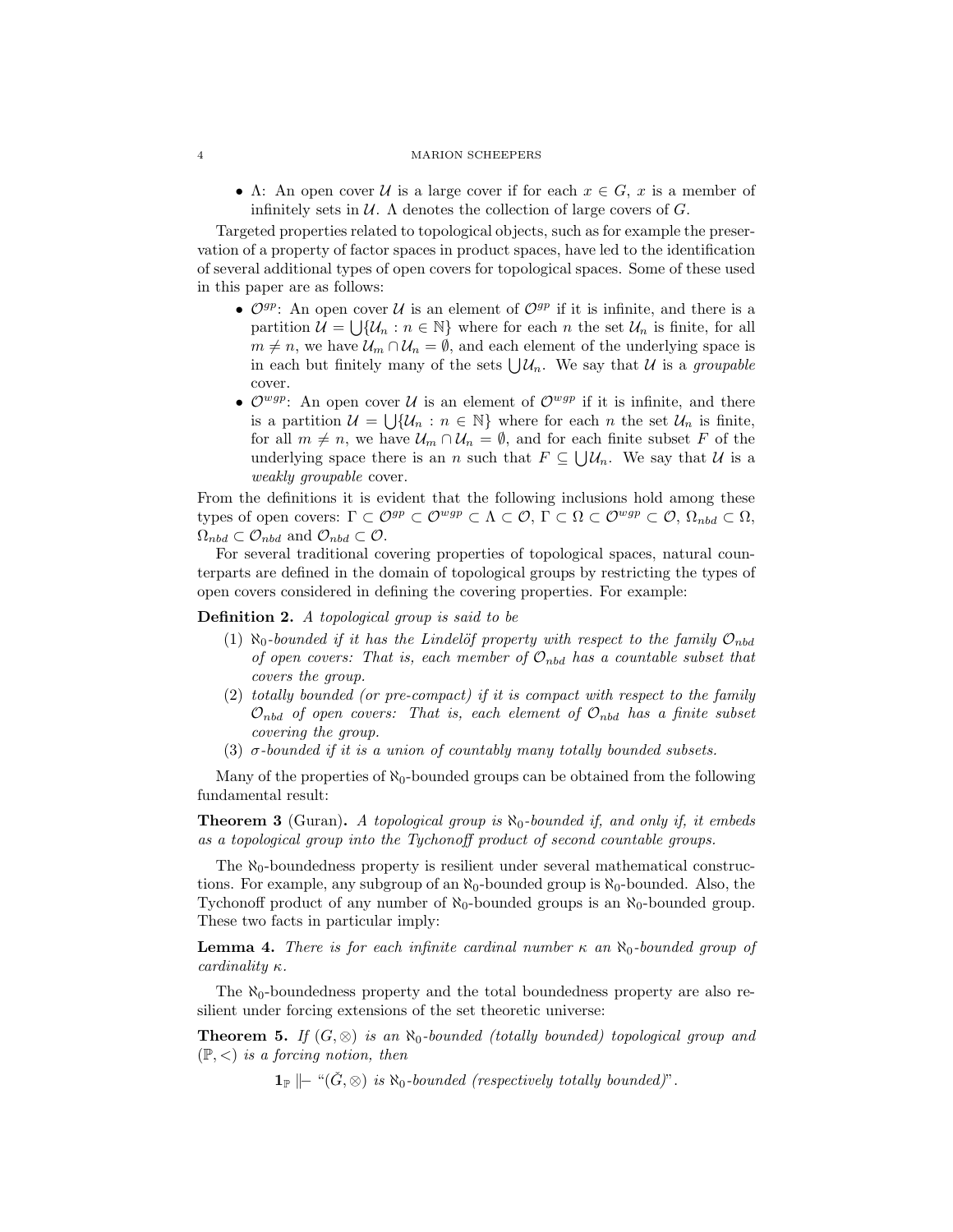*Proof.* Let  $\dot{U}$  be a P-name such that  $\mathbf{1}_{\mathbb{P}} \models ``\dot{U}$  is a neighborhood of the identity". Choose a maximal antchain A for P and for each  $q \in A$  a neighborhood  $U_q$  of the identity such that  $q \Vdash "U = U_q"$ . We give an argument for  $\aleph_0$ -boundedness. The argument for totally bounded is similar.

Since  $(G, \otimes)$  is  $\aleph_0$ -bounded, choose for each  $q \in A$  a countable set  $X_q := \{x_n^q :$  $n < \omega$  of elements of G such that  $X_q \otimes U_q = G$ . Define  $\dot{X} = \{(\check{x}_n^q, q) : n <$  $\omega$  and  $q \in A$ . Then  $\dot{X}$  is a P-name and

$$
\mathbf{1}_{\mathbb{P}} \mid\vdash \text{``}\dot{X} \subseteq \check{G} \text{ is countable and } \dot{X} \otimes \dot{U} = \check{G}^n
$$

Thus,  $\mathbf{1}_{\mathbb{P}} \Vdash$  " $(\check{G}, \otimes)$  is  $\aleph_0$ -bounded".

Proper forcing posets also preserves the property of not being  $\aleph_0$ -bounded:

**Theorem 6.** Let  $(G, \otimes)$  be a topological group which is not  $\aleph_0$  bounded. Let  $(\mathbb{P}, \lt)$ be a proper partially ordered set. Then

$$
\mathbf{1}_{\mathbb{P}} \hspace{2pt} \left| \hspace{2pt} \right| \hspace{2pt} - \hspace{2pt} ``(\check{G}, \otimes) \hspace{2pt} is \hspace{2pt} not \hspace{2pt} \aleph_0-bounded".
$$

**Proof:** For let U be a neighborhood of the identity witnessing that  $(G, \otimes)$  is not  $\aleph_0$ -bounded. Suppose that  $p \in \mathbb{P}$  and  $\mathbb{P}$ -name X are such that  $p \models "X \otimes U$  $\check{G}$  and  $\dot{X} \subseteq \check{G}$  is countable". Since  $\mathbb P$  is a proper poset there is a countable set  $C \subseteq G$  such that  $p \Vdash \dot{X} \subseteq \check{C}^n$  - [\[18\]](#page-13-3), Proposition 4.1. But then  $p \Vdash "C \otimes \check{U} = \check{G}^n$ . Since all the parameters in the sentence forced by  $p$  are in the ground model, we find the contradiction that  $G = C \otimes U$ .  $\Box$ 

Thus, when forcing with a proper forcing notion, a ground model topological group is  $\aleph_0$ -bounded in the generic extension if, and only if, it is  $\aleph_0$ -bounded in the ground model. Note, incidentally, that the same argument shows

**Theorem 7.** Let  $(X, \tau)$  be a topological space which is not Lindelöf. Let  $(\mathbb{P}, \langle)$  be a proper partially ordered set. Then

 $\mathbf{1}_{\mathbb{P}}$   $\|\text{--} \left\langle \check{X}, \tau \right\rangle$  is not Lindelöf'.

When considering a strengthening of the  $\aleph_0$ -boundedness property, resilience of the stronger property under a corresponding mathematical constructions is more subtle. For example, the Lindelöf property requires that for any open cover (not only ones from  $\mathcal{O}_{nbd}$ ) there is a countable subset that still is a cover. Every Lindelöf group is an  $\aleph_0$ -bounded group, but not conversely. The Lindelöf property is not in general preserved by subspaces, products, or forcing extensions. Similarly, for subclasses (determined by selection principles) of the family of  $\aleph_0$ -bounded groups, preservation of membership to the subclass under Tychonoff products and behavior under forcing is more subtle. Also questions regarding cardinality of members of the more restricted family are more delicate.

2. PRODUCTS AND GROUPS WITH THE PROPERTY  $S_{fin}(\mathcal{O}_{nbd}, \mathcal{O})$ 

<span id="page-4-0"></span>In the notation established here, a topological group is said to be o - bounded if it has the property  $S_1(\Omega_{nbd}, \mathcal{O})$ . In the literature the notion of an o-bounded group is attributed to Okunev. In Theorem 3 of [\[2\]](#page-12-1) it is proven that for a topological group the three properties  $S_1(\Omega_{nbd}, \mathcal{O})$ ,  $S_{fin}(\mathcal{O}_{nbd}, \mathcal{O})$  and  $S_{fin}(\Omega_{nbd}, \mathcal{O})$  are equivalent. The property  $S_{fin}(\mathcal{O}_{nbd}, \mathcal{O})$  is also known as Menger boundedness.

In Problem 5.2 of [\[14\]](#page-13-6) Hernandez asked: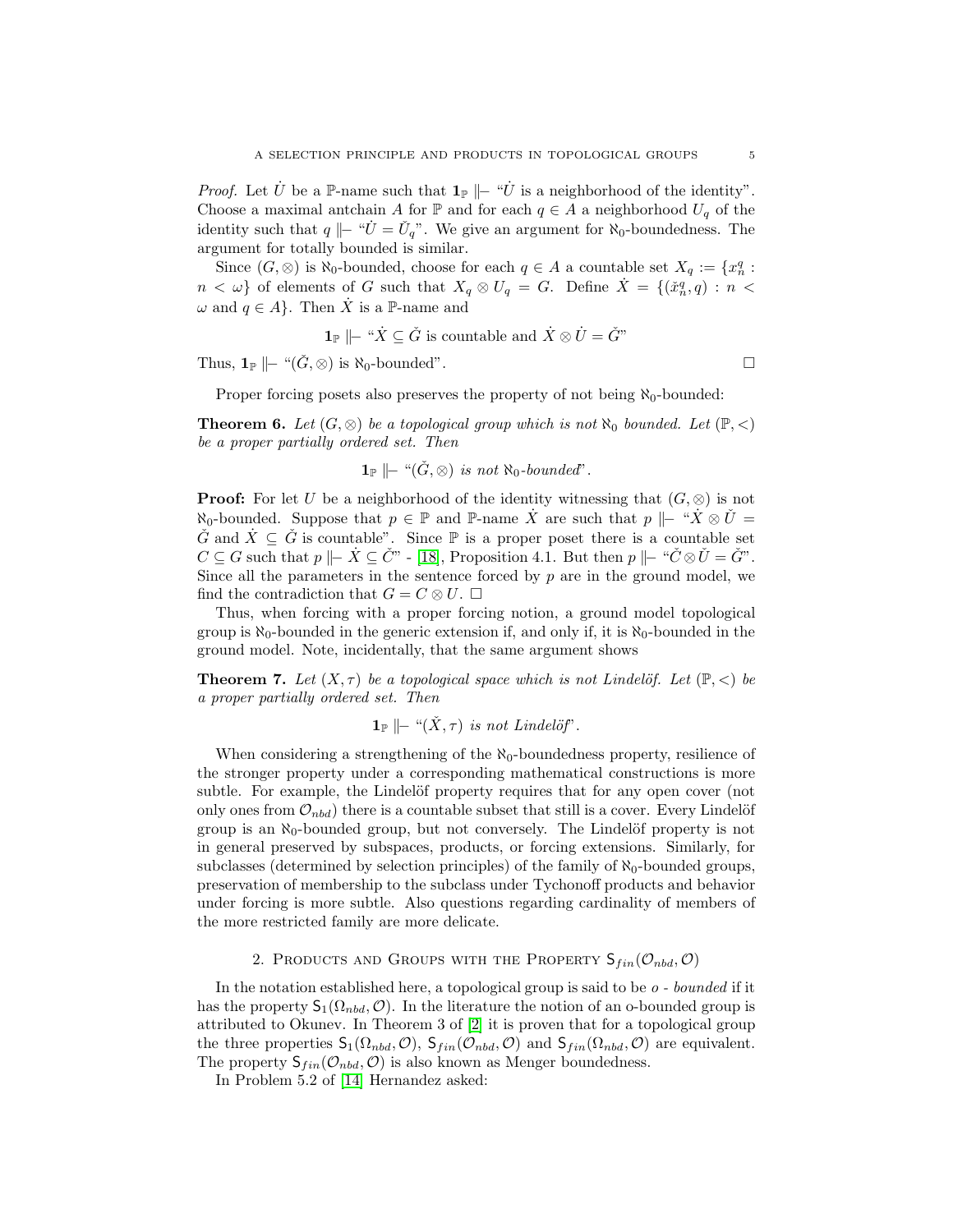### 6 MARION SCHEEPERS

Problem 8. Is the product of two topological groups, each satisfying the property  $S_{fin}(\mathcal{O}_{nbd}, \mathcal{O})$ , a topological group satisfying the property  $S_{fin}(\mathcal{O}_{nbd}, \mathcal{O})$ ?

Subsequently it was discovered - see Example 2.12 of [\[15\]](#page-13-7) - that there are groups G and H, each satisfying the property  $S_{fin}(\mathcal{O}_{nbd}, \mathcal{O})$ , for which the group  $G \times H$  does not satisfy the property  $S_{fin}(\mathcal{O}_{nbd}, \mathcal{O})$ . Since subgroups of a group satisfying  $S_{fin}(\mathcal{O}_{nbd}, \mathcal{O})$  inherit the property  $S_{fin}(\mathcal{O}_{nbd}, \mathcal{O})$ , for  $G \times H$  to have the property  $S_{fin}(\mathcal{O}_{nbd}, \mathcal{O})$ , each of the groups G and H must have at least the property  $S_{fin}(\mathcal{O}_{nbd}, \mathcal{O})$ . Thus Example 2.12 of [\[15\]](#page-13-7) demonstrates that G or H should satisfy additional hypotheses to guarantee that the product has the property  $S_{fin}(\mathcal{O}_{nbd}, \mathcal{O})$ . Under what conditions on G and H would the product group  $G \times H$  satisfy the property  $\mathsf{S}_{fin}(\mathcal{O}_{nbd}, \mathcal{O})$ ? A number of ad hoc additional conditions on a topological group  $G$  that guarantee that its product with a group  $H$ also has the property  $S_{fin}(\mathcal{O}_{nbd}, \mathcal{O})$  have been discovered. Here are two examples of such conditions:

<span id="page-5-0"></span>**Theorem 9** ([\[14\]](#page-13-6) Theorem 5.3). If G is a subgroup of a  $\sigma$ -compact topological group and H is an  $\mathsf{S}_{fin}(\mathcal{O}_{nbd}, \mathcal{O})$  group, then  $G \times H$  satisfies  $\mathsf{S}_{fin}(\mathcal{O}_{nbd}, \mathcal{O})$ .

For the next example recall that a topological group is a  $P$  group if, and only if, the intersection of countably many open neighborhoods of the identity element still is an open neighborhood of the identity element. More generally a topological space is a  $P$  space if each countable intersection of open sets is an open set.

<span id="page-5-1"></span>**Theorem 10** ([\[15\]](#page-13-7), Theorem 2.4). If G is an  $\aleph_0$ -bounded P group and the group H satisfies the property  $\mathsf{S}_{fin}(\mathcal{O}_{nbd}, \mathcal{O})$ , then  $G \times H$  satisfies  $\mathsf{S}_{fin}(\mathcal{O}_{nbd}, \mathcal{O})$ .

Though the conditions in Theorems [9](#page-5-0) and [10](#page-5-1) at first glance seem very different, a single unifying property in the literature implies both results, namely:

<span id="page-5-2"></span>**Theorem 11** ([\[1\]](#page-12-2), Theorem 6). Let  $(G, \otimes)$  be a  $T_0$  topological group satisfying the selection principle  $\mathsf{S}_1(\Omega_{nbd}, \Gamma)$ . Let A be any of  $\mathcal{O}, \Omega$  or  $\Gamma$ . If  $(H, \triangle)$  is a topological group satisfying  $S_1(\Omega_{nbd}, \mathcal{A})$ , then the product group  $G \times H$  satisfies  $S_1(\Omega_{nbd}, \mathcal{A})$ .

To obtain Theorem [9](#page-5-0) from Theorem [11,](#page-5-2) observe

<span id="page-5-4"></span>**Lemma 12.** An infinite  $\sigma$ -compact group, as well as any infinite subgroup of it, has the property  $S_1(\Omega_{nbd}, \Gamma)$ .

*Proof.* We give the argument for infinite  $\sigma$ -compact groups, leaving the proof for subgroups of such groups to the reader. Assume that G is  $\sigma$ -compact, and write G as the union  $\bigcup \{G_n : n \in \mathbb{N}\},\$  where for each n  $G_n$  is compact and  $G_n \subset G_{n+1}.$  Let  $(U_n : n \in \mathbb{N})$  be a sequence of  $\Omega_{nbd}$  covers of G. For each n fix a neighborhood  $U_n$ of the identity element such that  $\mathcal{U}_n = \{F \otimes U_n : F \subset G \text{ finite}\}.$ 

For each n, as  $G_n$  is compact, choose a finite set  $F_n \subset G$  such that  $G_n \subseteq S_n$  $F_n \otimes U_n \in \mathcal{U}_n$ . Then the sequence  $(S_n : n \in \mathbb{N})$  witnesses  $\mathsf{S}_1(\Omega_{nbd}, \Gamma)$  for the given sequence  $(\mathcal{U}_n : n \in \mathbb{N})$  of  $\Omega_{nbd}$  covers of G.

Next we show how to derive Theorem [10](#page-5-1) from Theorem [11.](#page-5-2) First, using the argument in Theorem 2.4 of [\[14\]](#page-13-6),

<span id="page-5-3"></span>**Lemma 13.** If  $(G, \otimes)$  is an  $\aleph_0$ -bounded P group, then it has the property  $\mathsf{S}_1(\mathcal{O}_{nbd}, \mathcal{O})$ 

*Proof.* Let a sequence  $(\mathcal{U}_n : n \in \mathbb{N})$  of  $\mathcal{O}_{nbd}$ -covers of G be given. For each n choose a neighborhood  $M_n$  of the identity element such that  $\mathcal{U}_n = \mathcal{O}(M_n)$ . Since G is a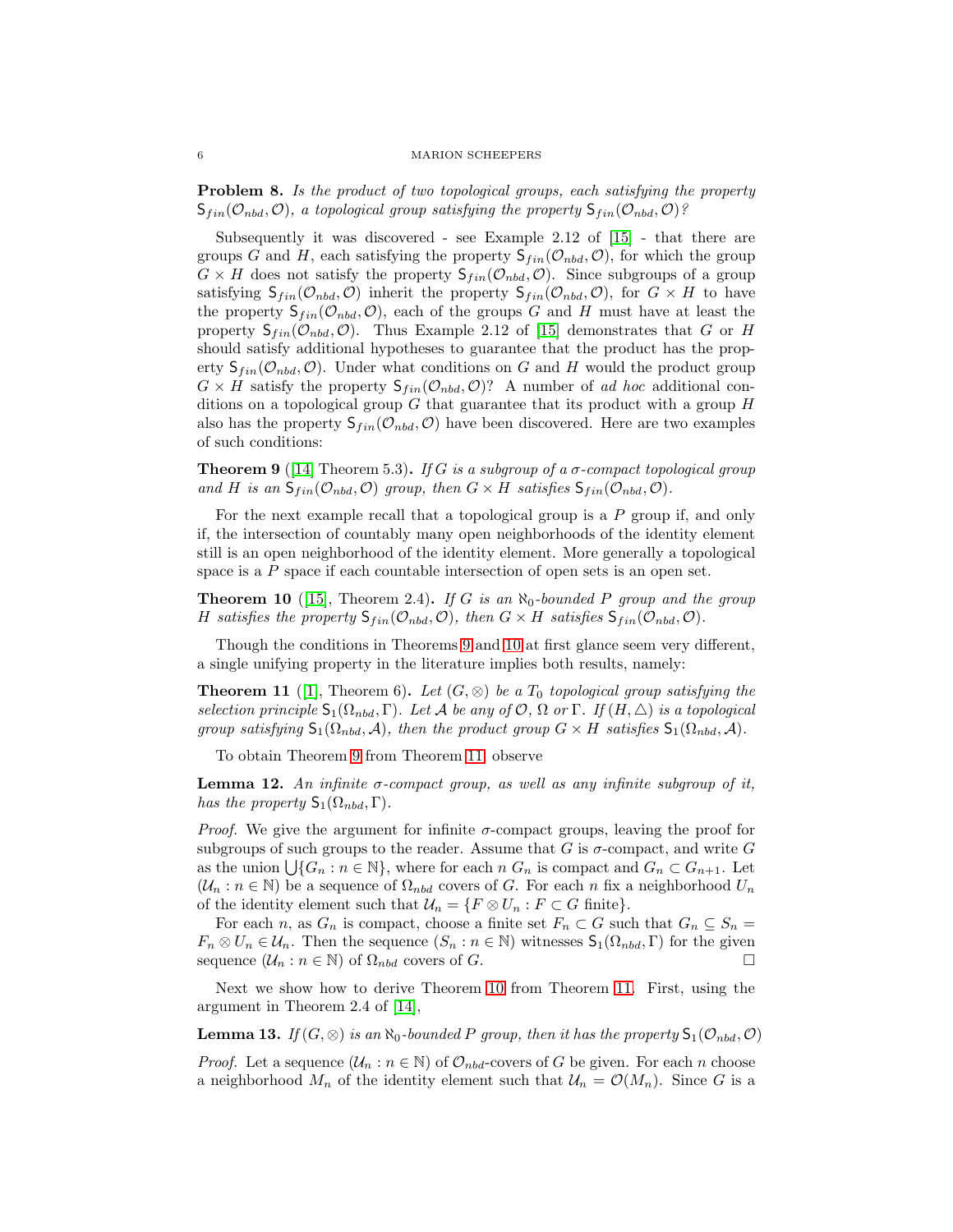P group,  $M = \bigcap \{M_n : n \in \mathbb{N}\}\$ is an open set, and neighborhood of the identity element. Then  $\mathcal{U} = \{x \otimes M : x \in G\}$  is a member of  $\mathcal{O}_{nbd}$ . Since G is  $\aleph_0$ -bounded, fix a countable set  $\{x_n : n \in \mathbb{N}\}$  of elements of G such that  $\{x_n \otimes M : n \in \mathbb{N}\}$  is a cover of G. Then for each n also  $x_n \otimes M \subseteq x_n \otimes M_n$ . Thus  $\{x_n \otimes M_n : n \in \mathbb{N}\}\$  witnesses for the sequence  $(\mathcal{U}_n : n \in \mathbb{N}\}$  that  $(G, \otimes)$  has the property  $\mathsf{S}_1(\mathcal{O}_{nbd}, \mathcal{O})$ .

Since  $S_1(\mathcal{O}_{nbd}, \mathcal{O})$  implies  $S_{fin}(\mathcal{O}_{nbd}, \mathcal{O})$ , the following lemma extends the conclusion of Lemma [13:](#page-5-3)

## <span id="page-6-0"></span>**Lemma 14.** If  $(G, \otimes)$  is an  $\aleph_0$ -bounded P group, then it has the property  $\mathsf{S}_1(\Omega_{nbd}, \Omega)$

*Proof.* Finite products of P spaces are P spaces. But any  $(Tychonoff)$  product of  $\aleph_0$ -bounded groups is  $\aleph_0$ -bounded (see for example Proposition 3.2 in the survey [\[25\]](#page-13-1)). Thus, any finite product of  $\aleph_0$ -bounded P groups is an  $\aleph_0$  bounded P-group. By [\[15\]](#page-13-7) Theorem 2.4, finite products of  $\aleph_0$ -bounded P groups are  $\mathsf{S}_{fin}(\mathcal{O}_{nbd}, \mathcal{O})$ . By Theorems 2 and 4 of [\[2\]](#page-12-1), G satisfies  $S_1(\Omega_{nbd}, \Omega)$ .

And finally, we strengthen the conclusion of Lemma [14.](#page-6-0)

<span id="page-6-2"></span>**Theorem [1](#page-6-1)5.** <sup>1</sup> Any  $\aleph_0$ -bounded P group has the property  $\mathsf{S}_1(\Omega_{nbd}, \Gamma)$ 

*Proof.* Let  $(G, \otimes)$  be an  $\aleph_0$ -bounded P group. Let  $(V_n : n \in \mathbb{N})$  be a sequence of neighborhoods of the identity element of G. For each n choose a finite set  $F_n$ such that  $\{F_n \otimes V_n : n \in \mathbb{N}\}\$ is an  $\omega$ -cover of G. Put  $V = \bigcap \{U_n : n \in \mathbb{N}\}\$ . Since G is a P-space, V is an open neighborhood of the identity. Also for each  $n$  $\mathcal{U} = \{F \otimes V : F \subset G \text{ finite}\}\$ is an  $\Omega_{nbd}$  cover refining  $\mathcal{U}_n = \{F \otimes V_n : F \subset G \text{ finite}\}.$ Applying  $\mathsf{S}_1(\Omega_{nbd}, \Omega)$  to the sequence  $(\mathcal{U}, \mathcal{U}, \mathcal{U}, \cdots)$  fix for each n a finite set  $S_n \subset G$ such that  $\{S_n \otimes V : n \in \mathbb{N}\}\$ is an  $\omega$ -cover. For each n, set  $G_n = \bigcup \{S_j : j \leq n\}.$ Then for each  $n, G_n \otimes V_n \in \mathcal{U}_n$ , and  $\{G_n \otimes V_n : n \in \mathbb{N}\}\$ is a  $\gamma$ -cover of  $G$ .

Finally, Theorem [11](#page-5-2) and Theorem [15](#page-6-2) imply Theorem [10.](#page-5-1)

Continuing with the theme of providing a single unifying property for questions and claims regarding preserving the property  $S_1(\Omega_{nbd}, \mathcal{O})$  in products, we also give a result on a question from the literature. Tkachenko defined a topological group to be strictly o-bounded if player TWO has a winning strategy in the game  $\mathsf{G}_1(\Omega_{nbd}, \mathcal{O})^2$  $\mathsf{G}_1(\Omega_{nbd}, \mathcal{O})^2$ - [\[14\]](#page-13-6). In Problem 2.4 of [\[15\]](#page-13-7) the authors ask

<span id="page-6-4"></span>**Problem 16.** Is it true that whenever  $(G, \otimes)$  is a strictly o-bounded group and  $(H, \triangle)$  satisfies the property  $\mathsf{S}_{fin}(\mathcal{O}_{nbd}, \mathcal{O})$ , then  $G \times H$  also satisfies the property  $S_{fin}(\mathcal{O}_{nbd}, \mathcal{O})$ ?

Problem [16](#page-6-4) was partially answered in Corollary 8 of [\[1\]](#page-12-2) for the case when the strictly o-bounded group  $(G, \otimes)$  is metrizable. Towards answering Problem [16](#page-6-4) we generalize a part of Theorem 5 of [\[1\]](#page-12-2).

<span id="page-6-5"></span>**Theorem 17.** If player TWO has a winning strategy in the game  $G_1(\Omega_{nbd}, \mathcal{O})$ played on a  $T_0$  topological group, then that group has the property  $\mathsf{S}_1(\Omega_{nbd},\Gamma)$ .

*Proof.* Let  $(G, \otimes)$  be a strictly o-bounded group. By Lemma [12](#page-5-4) we may assume it is not totally bounded. Assume that TWO has a winning strategy in the game, say it is  $\sigma$ . Let  $(U_n : n \in \mathbb{N})$  be a sequence of neighborhoods of the identity, each

 $1<sup>1</sup>$ An alternative proof of Theorem [15](#page-6-2) is given below by Lemmas [29](#page-11-1) and [30.](#page-11-2)

<span id="page-6-3"></span><span id="page-6-1"></span><sup>&</sup>lt;sup>2</sup>Equivalently, TWO has a winning strategy in the game  $\mathsf{G}_{fin}(\mathcal{O}_{nbd}, \mathcal{O})$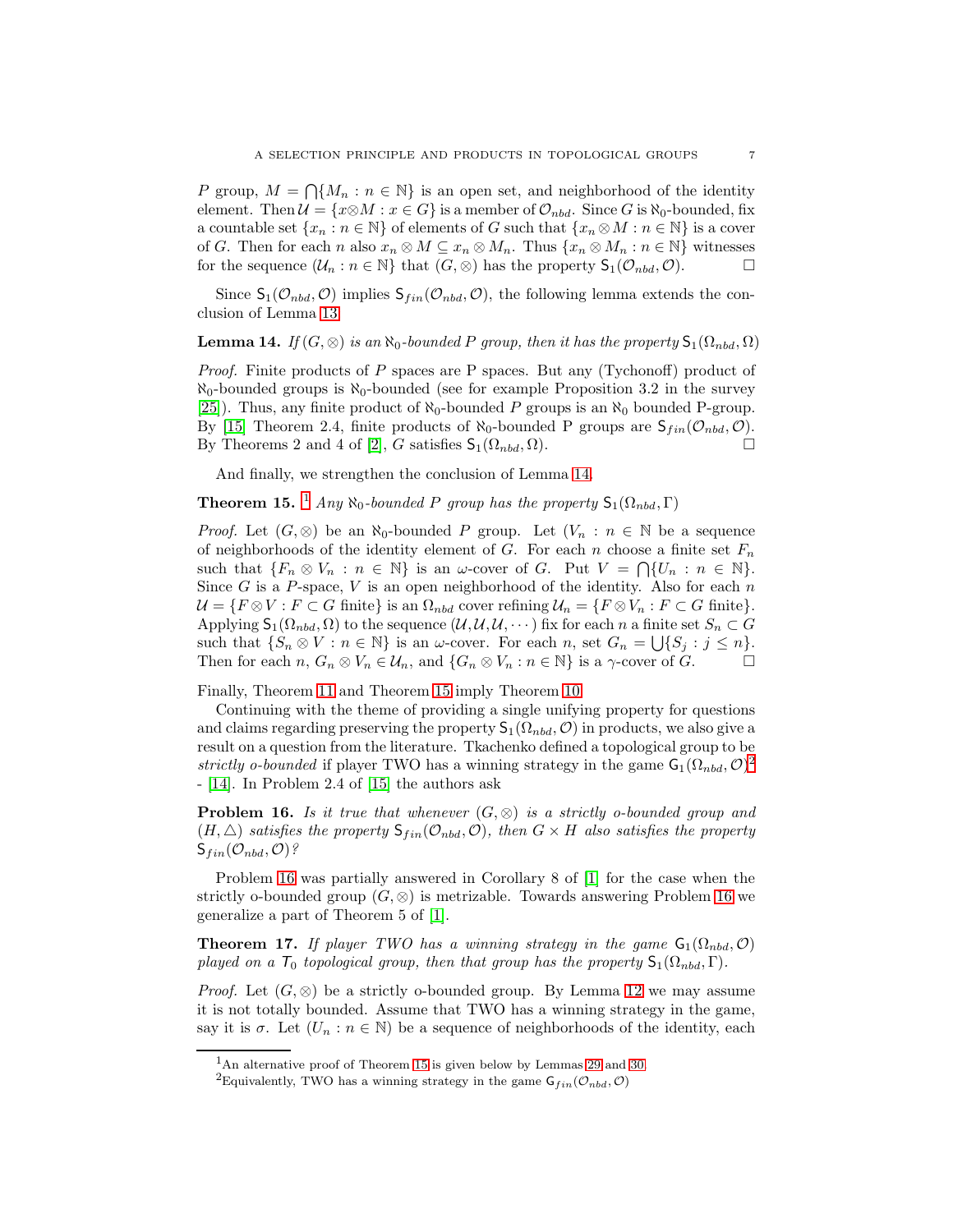witnessing that the group is not totally bounded. For each n let  $\Omega(U_n)$  denote  $\{F \otimes U_n : F \subset G \text{ finite}\},\$ an element of  $\Omega_{nbd}$  for  $G$ .

Then  $(\Omega(U_n): n \in \mathbb{N})$  is a sequence of elements of  $\Omega_{nbd}$ . In the game  $\mathsf{G}_1(\Omega_{nbd}, \mathcal{O})$ ONE chooses elements of  $\Omega_{nbd}$  and TWO selects members of ONE's moves. Following the construction in the proof of  $1\Rightarrow 2$  of Theorem 5 of [\[1\]](#page-12-2), define the following subsets of  $G$ :

(4) 
$$
G_{\emptyset} = \bigcap_{n \in \mathbb{N}} \sigma(\Omega(U_n)).
$$

For  $\tau = (n_1, \dots, n_k)$  a finite sequence of positive integers, define

(5) 
$$
G_{\tau} = \bigcap_{n \in \mathbb{N}} \sigma(\Omega(U_{n_1}), \cdots, \Omega(U_{n_k}), \Omega(U_n)).
$$

Claim 1:  $G = \bigcup_{\tau \in \langle \omega \rangle} G_{\tau}$ 

For suppose on the contrary that  $x \in G$  is not an element of the union  $\bigcup_{\tau \in \langle \infty \mathbb{N} \setminus G_{\tau}]} G_{\tau}$ . As x is not in  $G_{\emptyset}$ , choose  $n_1$  with  $x \notin \sigma(\Omega(U_{n_1}))$ . Then as x is not in  $G_{n_1}$  choose an  $n_2$  with  $x \notin \sigma(\Omega(U_{n_1}), \Omega(U_{n_2}))$ , and so on. In this way we find a  $\sigma$ -play of the game during which TWO never covered x, contradicting the hypothesis that  $\sigma$  is a winning strategy for TWO.

**Claim 2:** For each finite sequence  $\tau$  of positive integers, and for each n there is a finite set  $F \subseteq G$  such that  $G_{\tau} \subseteq F * U_n$ . For let  $\tau = (n_1, \dots, n_k)$  as well as n be given. Then

$$
G_{\tau} \subseteq \sigma(\Omega(U_{n_1}), \cdots, \Omega(U_{n_k}), \Omega(U_n)) \in \Omega(U_n).
$$

Finally, enumerate the set of finite sequences of positive integers as  $\tau_1, \tau_2, \cdots, \tau_n, \cdots$ . Choose finite subsets  $F_1, F_2, \cdots, F_n, \cdots$  of G so that for each k we have

$$
G_{\tau_1} \cup \cdots \cup G_{\tau_k} \subseteq F_k \otimes U_k \in \Omega(U_k).
$$

The sequence  $(F_k * U_k : k \in \mathbb{N})$  witnesses  $\mathsf{S}_1(\Omega_{nbd}, \Gamma)$  for the given sequence of neighborhoods of the identity.

The following corollary answers Problem [16:](#page-6-4)

<span id="page-7-0"></span>**Corollary 18.** If  $(G, \otimes)$  is a strictly o-bounded  $T_0$  group, and  $(H, \triangle)$  is a  $T_0$  group with the property  $S_{fin}(\mathcal{O}_{nbd}, \mathcal{O})$ , then  $G \times H$  has the property  $S_{fin}(\mathcal{O}_{nbd}, \mathcal{O})$ .

*Proof.* Let  $(G, \otimes)$  and  $(H, \triangle)$  be as in the hypotheses. By Theorem [17](#page-6-5) the group  $(G, \otimes)$  has the property  $\mathsf{S}_1(\Omega_{nbd}, \Gamma)$ . Then by Theorem [11,](#page-5-2)  $G \times H$  has the property  $\mathsf{S}_1(\Omega_{nbd},\mathcal{O}).$ 

<span id="page-7-1"></span>3. THE CARDINALITY OF  $T_0$  groups with the property  $\mathsf{S}_1(\Omega_{nbd},\Gamma)$ .

Next we briefly consider the cardinality of topological groups satisfying the property  $S_1(\Omega_{nbd}, \Gamma)$ . It is useful to first catalogue a few basic behaviors of the property  $S_1(\Omega_{nbd}, \Gamma)$  under some standard forcing notions. Although one can prove that in general any forcing iteration of length of uncountable cofinality which cofinally often adds a dominating real converts any ground model  $\aleph_0$ -bounded group into a group satisfying  $S_1(\Omega_{nbd}, \Gamma)$ , we prove it here for a specific partially ordered set: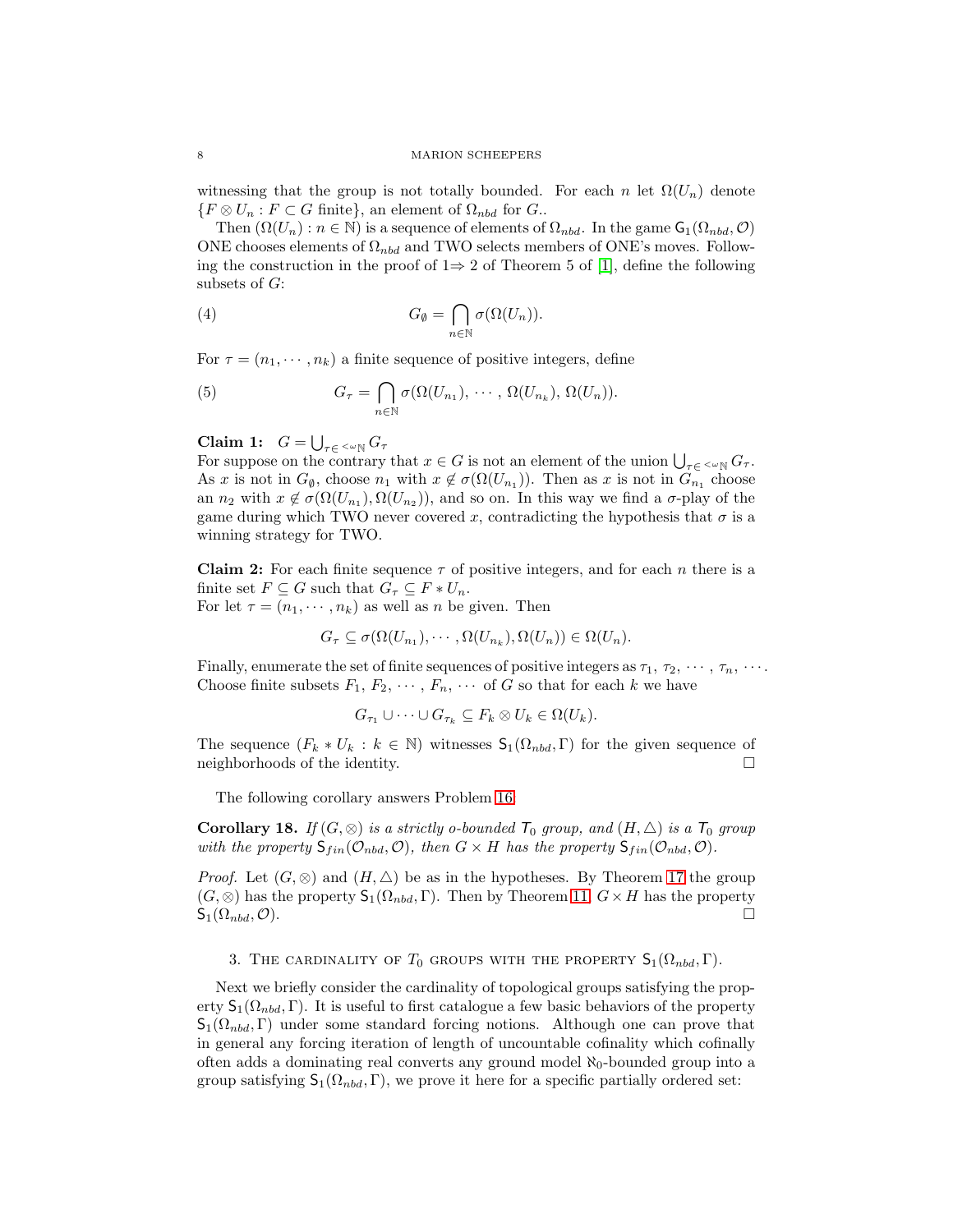<span id="page-8-0"></span>**Theorem 19.** Let  $\kappa$  be a cardinal number of uncountable cofinality. Let  $(\mathbb{P}, \leq)$  be the finite support iteration by  $\kappa$  Hechler reals. If  $(G, \otimes)$  is  $\aleph_0$ -bounded in the ground model, then

$$
\mathbf{1}_{\mathbb{P}} \parallel_{\mathcal{I}} \tilde{G} \ \text{has the property} \ \mathsf{S}_1(\Omega_{nbd}, \Gamma)^n.
$$

**Proof:** By Theorem [5](#page-3-0)  $\mathbf{1}_{\mathbb{P}}$   $\|\text{-}^{\omega}(G,\otimes)$  is  $\aleph_0$  bounded". Thus, as  $\mathbb{P}$  has the countable chain condition, if we take a P-name  $(\dot{\mathcal{U}}_n : n < \omega)$  for a sequence of  $\mathcal{O}_{nbd}$  members we may assume that this sequence is present in the ground model, since it is a name in an initial segment of the iteration, and we can factor the iteration at this initial segment. Since in this initial segment  $(G, \otimes)$  is  $\aleph_0$ -bounded we may choose for each *n* a countable subset  $X_n$  of G such that  $G = \bigcup_{n<\omega} X_n \otimes U_n$ , where  $\mathcal{U}_n = \mathcal{O}(U_n)$ . Define for each  $x \in G$  a function  $f_x$  from  $\omega$  to  $\omega$  as follows: Enumerate  $X_n$  as  $(x_m^n : m < \omega)$ . Then

$$
f_x(n) = \min\{m : x \in \{x_1^n, \cdots, x_m^n\} \otimes U_n\}.
$$

The family  ${f_x : x \in G}$  is in an initial segment of the iteration, and so the next Hechler real added eventually dominates each  $f_x$ . Let g be the next Hechler real. Then  $\{x_j^n : j \le g(n)\} \otimes U_n \subseteq \mathcal{U}_n$  is a finite subset of  $\mathcal{U}_n$ , and for each x, for all but finitely many  $n, x \in \{x_j^n : j \le g(n)\} \otimes U_n$ . It follows that the group  $(G, \otimes)$  has the property  $\mathsf{S}_1(\Omega_{nbd},\Gamma)$ .  $\square$ 

Incidentally, the Hechler reals partially ordered set does not preserve the Lin-delöf property. In Remark 5 of [\[10\]](#page-13-8) Gorelic points out that the points  $G_{\delta}$  Lindelöf subspace in this model fails to be Lindelöf in the generic extension that forces MA plus not-CH. Indeed, this can be accomplished by a finite support iteration of  $\omega_2$ or more Hechler reals over a model of CH. Readers could consult the original paper by Hechler [\[13\]](#page-13-9), or for example [\[22\]](#page-13-10) on Hechler real generic extensions

<span id="page-8-1"></span>**Theorem 20.** Let  $(\mathbb{P}, \leq)$  be the countable support iteration by  $\aleph_2$  Mathias reals over a model of CH. If  $(G, \otimes)$  is  $\aleph_0$ -bounded in the ground model, then

 $\mathbf{1}_{\mathbb{P}} \models \text{``}(G, \otimes)$  has the property  $\mathsf{S}_1(\Omega_{nbd}, \Gamma)$ ".

*Proof.* By Theorem [5](#page-3-0)  $\mathbf{1}_{\mathbb{P}}$   $\|\text{-} \text{``}\check{G} \text{ is } \aleph_0 \text{ bounded''}.$  Thus, as CH holds and antichains of the poset  $(\mathbb{P}, <)$  have cardinality at most  $\aleph_1$ , for any  $\mathbb{P}\text{-name } (\dot{U}_n : n < \omega)$  for a sequence of neighborhoods of the identity, we may assume that this sequence of neighborhoods of the identity is present in the ground model (the name of the sequence is a name in an initial segment of the iteration), and factor the iteration over this initial segment. Since by Theorem [5](#page-3-0) ( $G, \otimes$ ) is  $\aleph_0$ -bounded in this initial segment choose (in the generic extension by this initial segment) for each  $n$  a countable subset  $X_n$  of G such that  $G = \bigcup_{n<\omega} X_n \otimes U_n$ , where  $\mathcal{U}_n = \mathcal{O}(U_n)$ . Define for each  $x \in G$  a function  $f_x$  from  $\omega$  to  $\omega$  as follows: Enumerate  $X_n$  as  $(x_m^n : m < \omega)$ . Then

$$
f_x(n) = \min\{m : x \in \{x_1^n, \cdots, x_m^n\} \otimes U_n\}.
$$

The family  $\{f_x : x \in G\}$  is in the generic extension by the initial segment (the "ground model" fooro the remaining generic extension), and so the next Mathias real added by the generic extension eventually dominates each  $f_x$ . Let g be such a dominating real. Then  $\{x_j^n : j \le g(n)\} \otimes U_n \subseteq \mathcal{U}_n$  is a finite subset of  $\mathcal{U}_n$ , and for each x, for all but finitely many  $n, x \in \{x_j^n : j \le g(n)\} \otimes U_n$ . It follows that in the generic extension  $(G, \otimes)$  has the property  $S_1(\Omega_{nbd}, \Gamma)$ .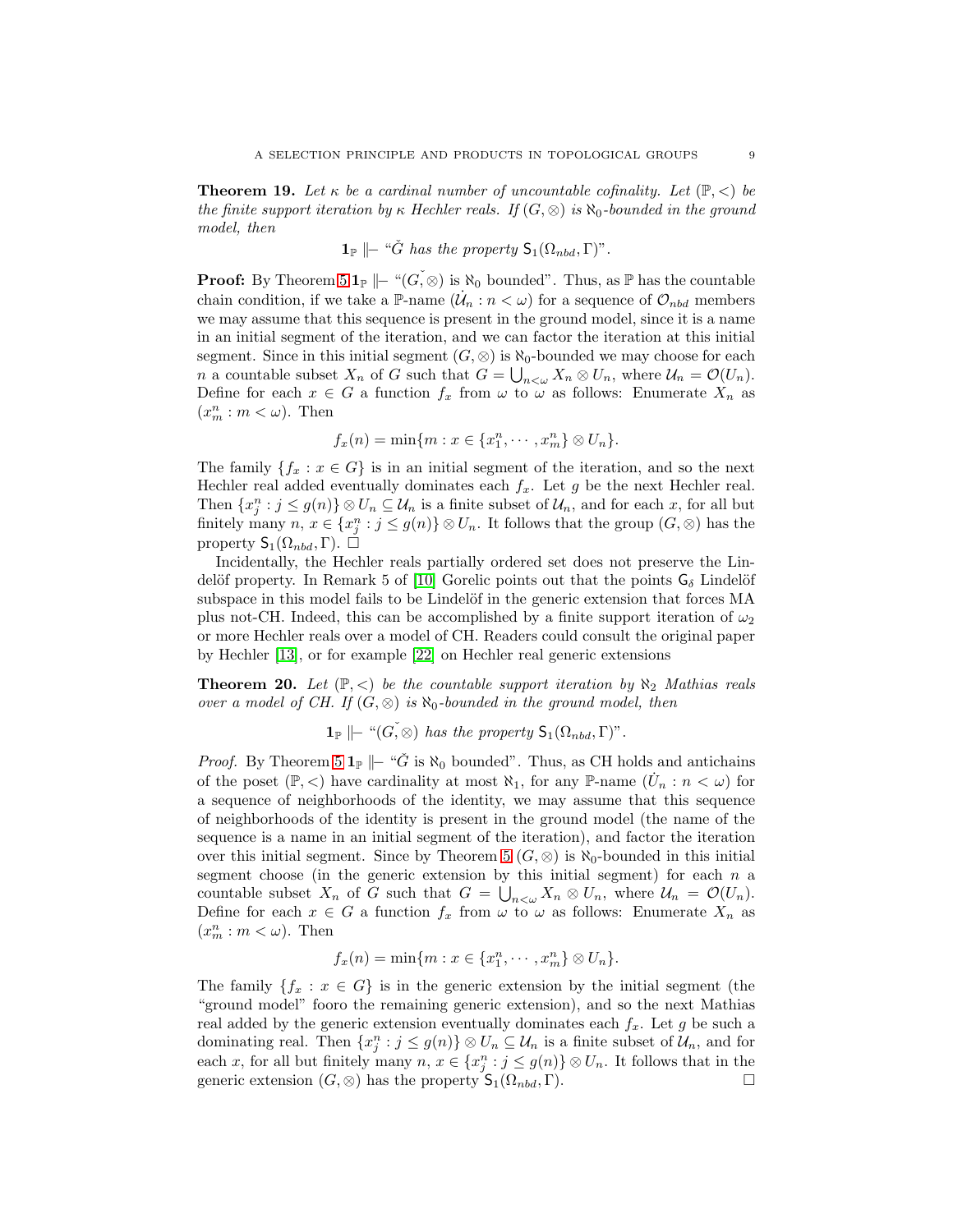As a consequence we obtain

**Theorem 21.** It is consistent, relative to the consistency of  $ZFC$ , that there is for each cardinal number  $\kappa$  a group with property  $\mathsf{S}_1(\Omega_{nbd},\Gamma)$ .

*Proof.* By Lemma [4](#page-3-1) there exists for each infinite cardinal number  $\kappa$  an  $\aleph_0$ -bounded group of cardinality  $\kappa$ . By either of Theorem [19](#page-8-0) or Theorem [20,](#page-8-1) in the corresponding generic extension each ground model  $\aleph_0$ -bounded group has property  $S_1(\Omega_{nbd}, \Gamma)$ . Since the forcing partially ordered set in either case preserves cardinal numbers, the result follows.  $\Box$ 

To round off the consideration of the property  $S_1(\Omega_{nbd}, \Gamma)$  under forcing it is worth recording for the record that

**Theorem 22.** If the group  $(G, \otimes)$  has the property  $S_1(\Omega_{nbd}, \Gamma)$  and if  $(\mathbb{P}, \leq)$  is a partially ordered set with the countable chain condition,, then

 $\mathbf{1}_{\mathbb{P}} \models$  " $(\check{G}, \check{\otimes})$  has the property  $\mathsf{S}_1(\Omega_{nbd}, \Gamma)$ ".

*Proof.* Let  $(\dot{U}_n : n < \omega)$  be a P-name for a sequence of neighborhoods of the identity element of the group  $(G, \otimes)$ . For each *n* choose (in the ground model) a sequence  $(U_m^n : m < \omega)$  of neighborhoods of the identity element of  $(G, \otimes)$ , and a maximal antichain  $(q_m^n : m < \omega)$  of  $\mathbb P$  such that for each n and  $m \ q_m^n \parallel - \omega \check{U}_m^n \subseteq \dot{U}_n$ . Then  $\dot{V}_n = \{(\check{U}_m^n, q_m^n) : m < \omega\}$  is a P-name and

**1**<sup>p</sup>  $\|\cdot\|^2$ <sup>*i*</sup>  $\leq U_n$  is a neighborhood of the identity element of  $\check{G}$ <sup>n</sup>

For each *n* define  $N_n = \bigcap_{k,\ell \leq n} U_{\ell}^k$ , a (ground model) neighborhood of the identity element of  $(G, \otimes)$ . Applying the property  $\mathsf{S}_1(\Omega_{nbd}, \Gamma)$ , choose finite sets  $F_1 \subseteq F_2 \subseteq \cdots$  such that for each  $x \in G$ , for all but finitely many k, x is a member of  $F_k \otimes N_k$ . Then for each n define the P-name  $\dot{F}_n$  fooor a finite subset of  $\check{G}$  by  $\{(\check{F}_{n+m}, q_m^n) : m < \omega\}.$ 

Claim:  $1_{\mathbb{P}} \mid\mid - \sqrt{\forall x \in \check{G}}(\forall \infty^{\infty})(x \in \dot{F}_n \otimes \dot{V}_n)^n$ .

For let H be a P-generic filter. For each n choose  $m_n$  with  $q_{m_n}^n \in H$ . Then we have that for each  $n, (\dot{F}_n)_{H} = F_{n+m_n}$ . Consider any  $x \in G$ . Choose k so large that for  $n \geq k$  we have  $n + m_n > k$  and  $x \in F_{n+m_n} \otimes N_{n+m_n}$ . Since  $N_{n+m_n} \subseteq U^n_{m_n} = (\dot{V})_H$  it follows that  $x \in (\dot{F}_n \otimes \dot{V}_n)_H$ .

4. FINITE POWERS OF GROUPS WITH THE PROPERTY  $S_{fin}(\mathcal{O}_{nbd}, \mathcal{O})$ 

<span id="page-9-0"></span>Consider a topological group  $(G, \otimes)$  has the property that whenever  $(H, \triangle)$  is a topological group with the property  $\mathsf{S}_{fin}(\mathcal{O}_{nbd}, \mathcal{O})$ , then the product group  $G \times H$ also has the property  $S_{fin}(\mathcal{O}_{nbd}, \mathcal{O})$ . Then necessarily the group  $G \times G$  has the property  $S_{fin}(\mathcal{O}_{nbd}, \mathcal{O})$ : Indeed, every finite power of the group  $(G, \otimes)$  has the property  $S_{fin}(\mathcal{O}_{nbd}, \mathcal{O})$ .

Recall Example 2.12 of [\[15\]](#page-13-7) which illustrates that the product of two groups, each with the property  $S_{fin}(\mathcal{O}_{nbd}, \mathcal{O})$ , does not necessarily have the property  $S_{fin}(\mathcal{O}_{nbd}, \mathcal{O})$ . This example in fact gives a group  $(G, \otimes)$  which has property  $\mathsf{S}_{fin}(\mathcal{O}_{nbd}, \mathcal{O})$  but  $(G, \otimes) \times (G, \otimes)$  does not have property  $\mathsf{S}_{fin}(\mathcal{O}_{nbd}, \mathcal{O})$  (and the group is even metrizable). One might ask whether the phenomenon exhibited by this example -  $(G, \otimes)$ has property  $\mathsf{S}_{fin}(\mathcal{O}_{nbd}, \mathcal{O})$ , but  $(G, \otimes) \times (G, \otimes)$  does not - is the only obstruction to a topological group  $(G, \otimes)$  having a property such as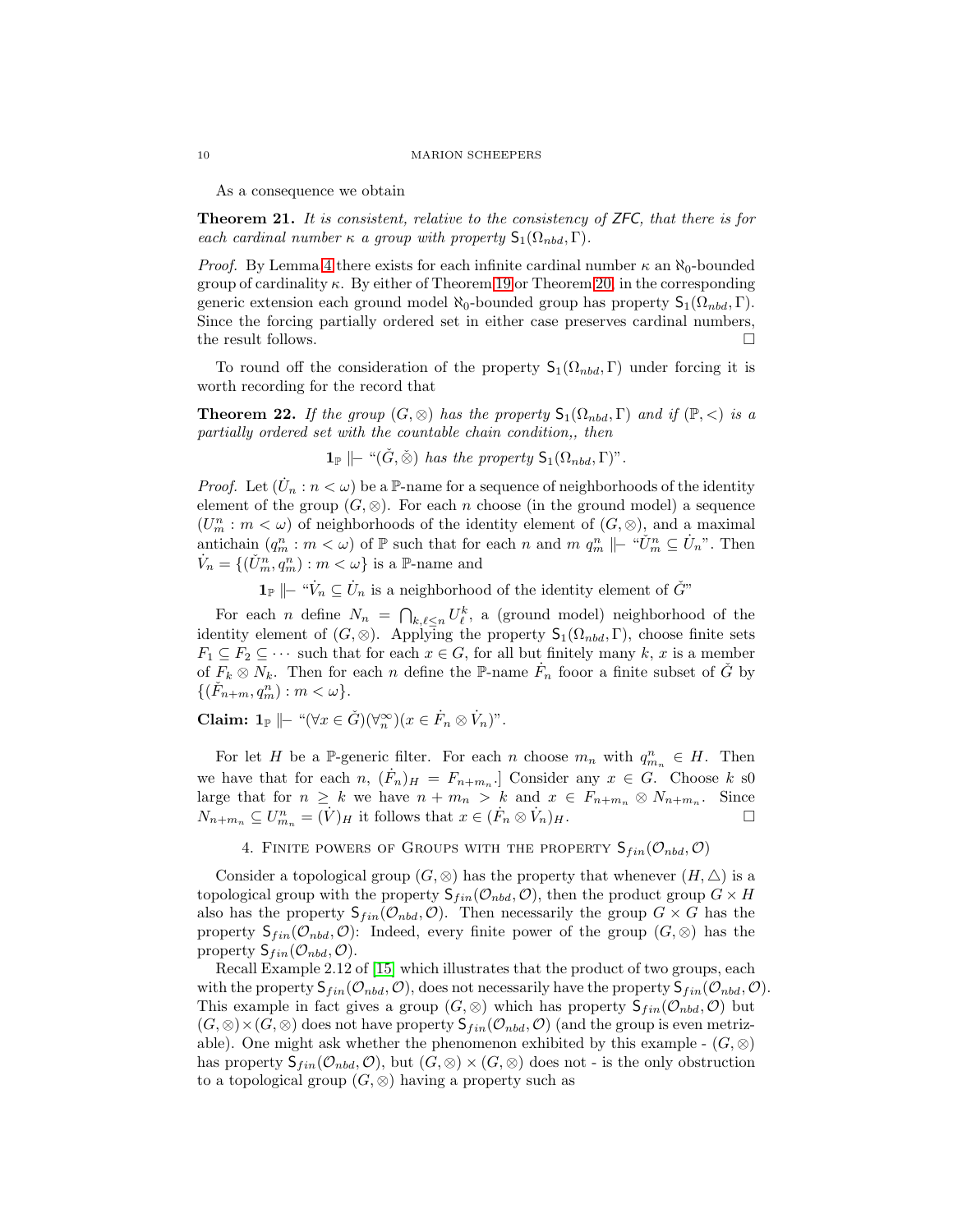A SELECTION PRINCIPLE AND PRODUCTS IN TOPOLOGICAL GROUPS 11

- (A) the product of  $(G, \otimes)$  with any group with property  $S_{fin}(\mathcal{O}_{nbd}, \mathcal{O})$  has the property  $S_{fin}(\mathcal{O}_{nbd}, \mathcal{O})$
- (B) each finite power of  $(G, \otimes)$  has property  $\mathsf{S}_{fin}(\mathcal{O}_{nbd}, \mathcal{O})$ .

The following two prior results shed significant light on version (B) of this question:

<span id="page-10-0"></span>Theorem 23 (Banakh and Zdomskyy, Mildenberger and Shelah). The following statement is consistent, relative to the consistency of ZFC:

For each  $T_0$  group  $(G, \otimes)$ , if  $(G, \otimes) \times (G, \otimes)$  has the property  $\mathsf{S}_{fin}(\mathcal{O}_{nbd}, \mathcal{O})$ , then the group  $(G, \otimes)$  in fact has the property  $S_{fin}(\Omega_{nbd}, \mathcal{O}^{wgp}).$ 

Regarding Theorem [23:](#page-10-0) Prior results (Theorems 3, 6 and 7 of [\[2\]](#page-12-1)) that show that every finite power of a topological group has property  $S_{fin}(\mathcal{O}_{nbd}, \mathcal{O})$  if, and only if, the group has the property  $S_1(\Omega_{nbd}, \mathcal{O}^{wgp})$ . Moreover,

**Lemma 24.** For a topological group  $(G, \otimes)$  the following are equivalent:

- (1)  $(G, \otimes)$  has the property  $\mathsf{S}_{fin}(\Omega_{nbd}, \mathcal{O}^{wgp})$
- (2)  $(G, \otimes)$  has the property  $\mathsf{S}_1(\Omega_{nbd}, \mathcal{O}^{wgp})$

*Proof.* We must show that (1) implies (2). Thus, let  $(\mathcal{U}_n : n \in \mathbb{N})$  be a sequence of elements of  $\Omega_{nbd}$ , say for each n the set  $V_n$  is a neighborhood of the identity element of G and  $\mathcal{V}_n = \{F \otimes V_n : F \subset G \text{ finite}\}.$ 

Then for each *n* define  $U_n = \bigcap \{V_j : j \leq n\}$ , a neighborhood of the identity of G, and define  $\mathcal{U}_n = \{F \otimes U_n : n \in \mathbb{N}\}\$ . As each  $\mathcal{U}_n$  is an element of  $\Omega_{nbd}$ , apply  $\mathsf{S}_{fin}(\Omega_{nbd}, \mathcal{O}^{wgp})$  to the sequence  $(\mathcal{U}_n : n \in \mathbb{N})$ . For each n choose a finite subset  $\mathcal{F}_n$  of  $\mathcal{U}_n$  such that  $\mathcal{G} = \bigcup \{\mathcal{F}_n : n \in \mathbb{N}\}\$ is a weakly groupable cover of G.

Fix a partition  $(\mathcal{G}_n : n \in \mathbb{N})$  of G into finite sets  $\mathcal{G}_n$  such that there is for each finite subset S of G an n with  $S \subset \bigcup$  $\mathcal{G}_n$ .

Thus, Theorem [23](#page-10-0) establishes the consistency of the statement that if a  $T_0$ group  $(G, \otimes)$  is such that  $(G, \otimes) \times (G, \otimes)$  has the property  $\mathsf{S}_{fin}(\mathcal{O}_{nbd}, \mathcal{O})$ , then every finite power of  $(G, \otimes)$  has the property  $S_{fin}(\mathcal{O}_{nbd}, \mathcal{O})$ . It turns out that in fact this statement is independent of ZFC, since on the other hand:

**Theorem 25** ([\[21\]](#page-13-11), Theorem 11). It is consistent, relative to the consistency of  $ZFC$ , that there is for each positive integer  $k$  a separable metrizable topological group  $(G, \otimes)$  such that  $G^k$  has the property  $\mathsf{S}_{fin}(\mathcal{O}_{nbd}, \mathcal{O})$  while  $G^{k+1}$  does not have the property  $S_{fin}(\mathcal{O}_{nbd}, \mathcal{O})$ .

Less is known about version (A) of the question above. Interestingly, for the subclass of metrizable groups which have the property  $S_{fin}(\mathcal{O}_{nbd}, \mathcal{O})$  in all finite powers, it is consistent that a product of finitely many groups in this subclass is still in this subclass. In fact, an equiconsistency criterion has been identified.

Theorem 26 (He, Tsaban and Zang [\[12\]](#page-13-12), Theorem 2.1). The following statements are equivalent:

- $(1)$  NCF
- (2) The product of two metrizable groups, each with the property  $S_{fin}(\mathcal{O}_{nbd}, \mathcal{O}^{wgp})$ , is a topological group with the property  $S_{fin}(\mathcal{O}_{nbd}, \mathcal{O}^{wgp}).$

This result raises the following potentially more modest analogue of the version (A) question:

**Problem 27.** Is it consistent that product of any two  $T_0$  groups, each with the property  $S_{fin}(\mathcal{O}_{nbd}, \mathcal{O}^{wgp})$ , is a topological group with the property  $S_{fin}(\mathcal{O}_{nbd}, \mathcal{O}^{wgp})$ ?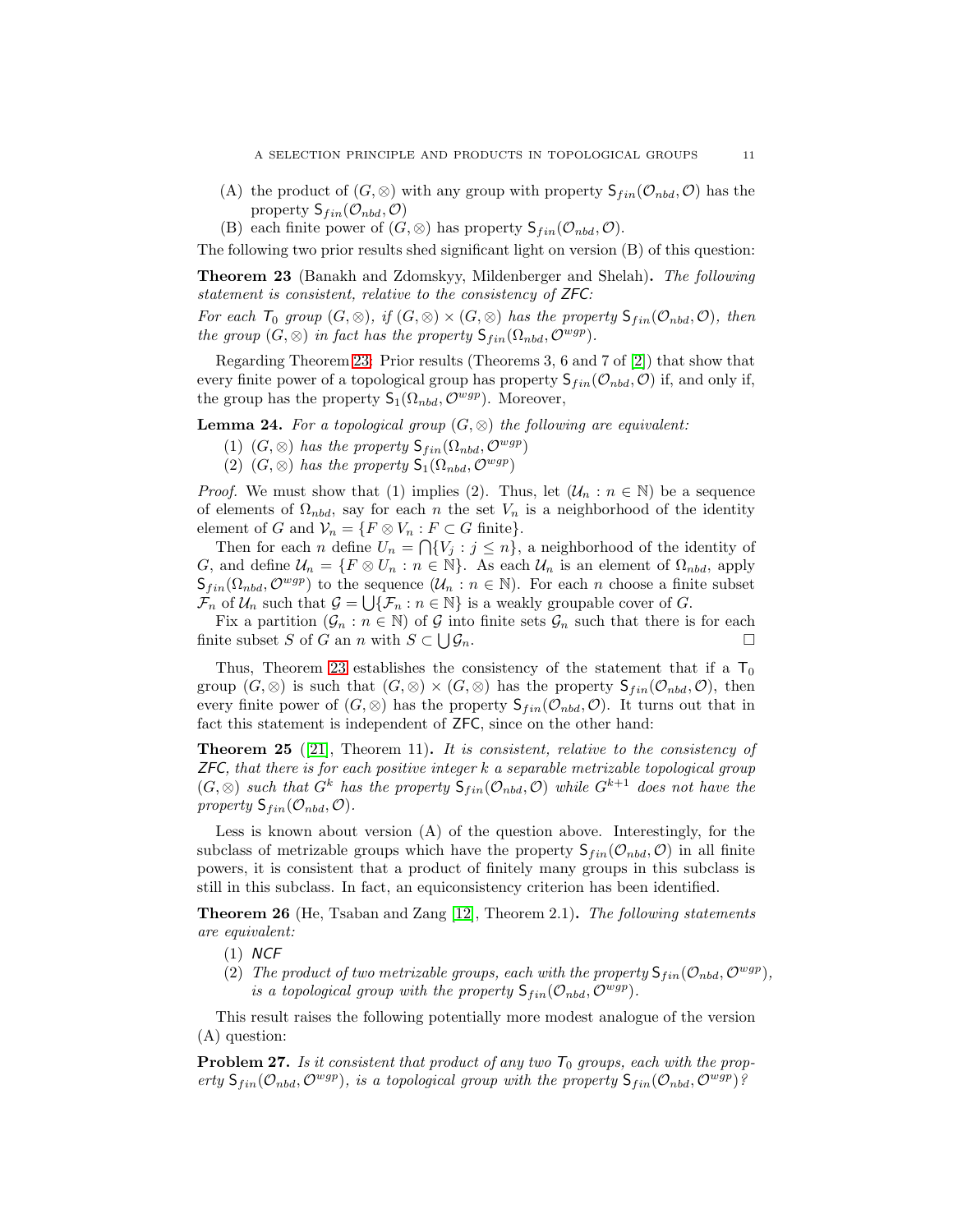### <span id="page-11-0"></span>12 MARION SCHEEPERS

### 5. FURTHER REMARKS ON  $\aleph_0$  bounded P groups

Towards further strengthening results about  $\aleph_0$ -bounded P groups we next consider products of topological groups with the property  $S_1(\mathcal{O}_{nbd}, \mathcal{O})$ , a stronger property than  $S_{fin}(\mathcal{O}_{nbd}, \mathcal{O})$ . For finite powers there is the following prior result

**Theorem 28** ([\[2\]](#page-12-1), Theorem 15). For a topological group  $(G, \otimes)$  the following are equivalent:

- (1) Each finite power of  $(G, \otimes)$  has the property  $\mathsf{S}_1(\mathcal{O}_{nbd}, \mathcal{O})$
- (2)  $(G, \otimes)$  has the property  $\mathsf{S}_1(\mathcal{O}_{nbd}, \mathcal{O}^{wgp})$

Lemma [13](#page-5-3) can be strengthened as follows:

<span id="page-11-1"></span>**Lemma 29.** Any  $\aleph_0$ -bounded P group has the property  $S_1(\mathcal{O}_{nbd}, \mathcal{O}^{gp})$ 

*Proof.* Let  $(G, \otimes)$  be an  $\aleph_0$ -bounded P group. Let  $(\mathcal{U}_n : n \in \mathbb{N})$  be a sequence of  $\mathcal{O}_{nbd}$ -covers of G. For each n choose a neighborhood  $U_n$  of the identity such that  $\mathcal{U}_n = \mathcal{O}(U_n) = \{ g \otimes U_n : g \in G \}.$  Since G is a P space the  $\mathsf{G}_{\delta}$  set  $U = \bigcap \{ U_n : n \in \mathbb{N} \}$ is an open neighborhood of the identity, and the  $\mathcal{O}_{nbd}$ -cover  $\{g \otimes U : g \in G\}$  of G is a refinement of each of the  $\mathcal{O}_{nbd}$  covers  $\mathcal{U}_n$ . For each n set  $\mathcal{V}_n$  be the  $\Omega_{nbd}$  cover  ${F \otimes U : F \subset G \text{ finite}}.$ 

As was shown in Theorem [15,](#page-6-2) this group has the selection property  $\mathsf{S}_1(\Omega_{nbd},\Gamma)$ . Applying this selection property of G to the sequence  $(\mathcal{V}_n : n \in \mathbb{N})$  we find for each n a set  $V_n \in \mathcal{V}_n$  such that  $\{V_n : n \in \mathbb{N}\}\$ is a  $\gamma$ -cover of G - that is, for each  $g \in G$  we have for all but finitely many n that  $g \in V_n$ . For each n fix the finite set  $F_n \subset G$ such that  $V_n = F_n \otimes U$ . Now let  $n_1, n_2, \cdots, n_k, \cdots$  be natural numbers such that for each i we have  $n_i = |F_i|$ . Next choose elements  $g_1, g_2, \dots, g_n, \dots$  from G as follows:  $g_1, \dots, g_{n_1}$  lists the distinct elements of  $F_1, g_{n_1+1}, \dots, g_{n_1+n_2}$  lists the distinct elements of  $F_2$ , and in general  $\{g_{n_1+\cdots+n_{k-1}+1}, \cdots, g_{n_1+n_2+\cdots+n_k}\}\$  lists the distinct elements of  $F_k$ , and so on. Thus for each k we have  $V_k = \bigcup \{g_i \otimes U :$  $n_1 + \cdots + n_{k-1} < i \leq n_1 + \cdots + n_k$ .

**Claim:**  $\{g_i \otimes U_i : i \in \mathbb{N}\}\$ is a groupable open cover of G. For let an  $h \in G$ be given. Since  $(V_n : n \in \mathbb{N})$  is a  $\gamma$  cover of G, fix a k such that for all  $m \geq k$ it is true that  $h \in V_k$ . Then for all  $m \geq k$ , the element g of G is in  $\bigcup \{g_i \otimes U_i :$  $n_1 + \cdots + n_{k-1} < i \leq n_1 + \cdots + n_k$ , confirming that the selector  $(g_i \otimes U_i : i \in \mathbb{N})$ of the original sequence of  $\mathcal{O}_{nbd}$  covers is a groupable open cover of G.

Lemma [29](#page-11-1) provides the following alternative derivation that  $\aleph_0$ -bounded P groups have the property  $\mathsf{S}_1(\Omega_{nbd},\Gamma)$ :

<span id="page-11-2"></span>**Lemma 30.** If a topological group has the property  $S_1(\mathcal{O}_{nbd}, \mathcal{O}^{gp})$  then it has the property  $S_1(\Omega_{nbd}, \Gamma)$ .

*Proof.* Let  $(G, \otimes)$  be a topological group which has the property  $\mathsf{S}_1(\mathcal{O}_{nbd}, \mathcal{O}^{gp})$ . Let  $(\mathcal{U}_n : n \in \mathbb{N})$  be a sequence of  $\Omega_{nbd}$  covers of G. For each n fix  $U_n$ , the neighborhood of the identity element for which  $\mathcal{U}_n = \{F \otimes U_n : F \subset G \text{ finite}\}.$ 

For each n set  $V_n = \bigcap \{U_j : j \leq n\}$ , a neighborhood if the identity element of the group  $(G, \otimes)$ . Set  $\mathcal{V}_n = \{F \otimes V_n : F \subset G \text{ finite}\},\$ a member of  $\Omega_{nbd}$  that refines  $\mathcal{U}_n$ .

Now apply to selection principle  $S_1(\mathcal{O}_{nbd}, \mathcal{O}^{gp})$  to each of the  $\mathcal{O}_{nbd}$  covers  $\mathcal{A}_n =$  ${g \otimes V_n : n \in \mathbb{N}}$ : For each n choose an  $A_n \in \mathcal{A}_n$  such that  ${A_n : n \in \mathbb{N}} \in \mathcal{O}^{gp}$ . Fix a sequence  $n_1 < n_2 < \cdots < n_k < \cdots$  of natural numbers such that for each  $g \in G$ ,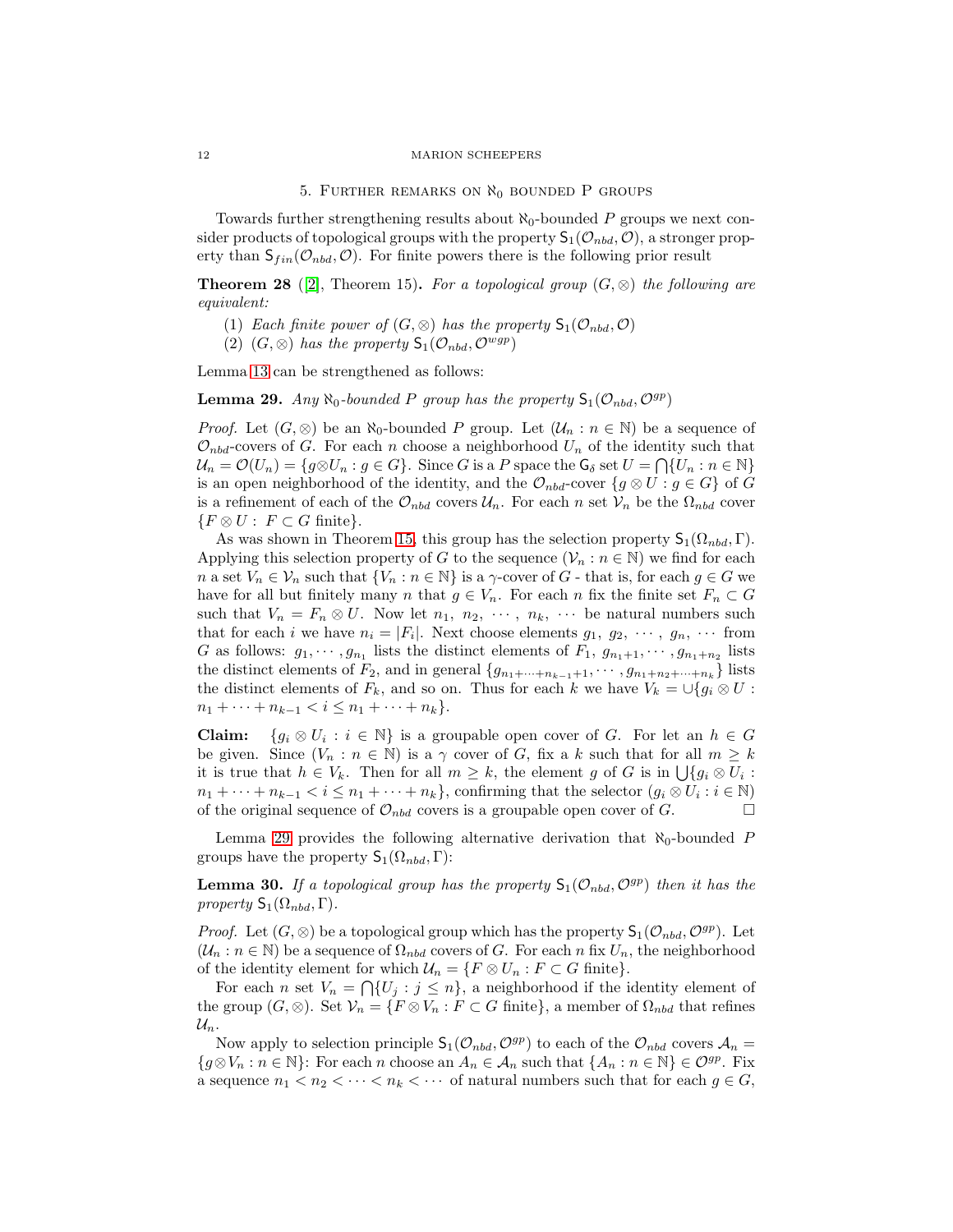for all but finitely many k, g is an element of  $\bigcup \{A_m : n_{k-1} < m \leq n_k\}$ . For each m fix  $g_m \in G$  such that  $A_m = g_m \otimes V_m$ . Then define finite sets  $F_1 = \{g_n : n \leq n_1\}$ and for each k,  $F_k = \{g_j : n_{k-1} < j \le n_k\}.$ 

For each k set  $U_k = F_k \otimes V_k$ , an element of  $\mathcal{U}_k$ . Then  $\{U_k : k \in \mathbb{N}\}\)$  is a  $\gamma$ -cover of G, for let an  $x \in G$  be given. Choose k so large that for all  $m \geq k$ , x is a member of  $\bigcup_{n_{m-1} < j \leq n_m} g_j \otimes V_j$ . Since  $\bigcup_{n_{m-1} < j \leq n_m} g_j \otimes V_j \subseteq U_m$ , it follows that for all  $m \geq k$ , x is a member of  $U_m$ .

## 6. Conclusion

In this paper we merely touched on four extensively explored topics in the arena of  $\aleph_0$ -bounded groups. Among the numerous exploration possibilities we pose here only the following one about cardinalities:

We have noted that there are no a priori theoretical restrictions on the cardinality that a  $T_0$  group with the property  $\mathsf{S}_{fin}(\mathcal{O}_{nbd}, \mathcal{O})$ , or even  $\mathsf{S}_1(\Omega_{nbd}, \Gamma)$ , can have. Each infinite cardinality is possible. As was pointed out in Theorems 8 and Corol-lary 17 of [\[23\]](#page-13-13), the same holds for  $T_0$  groups with the property  $S_1(\mathcal{O}_{nbd}, \mathcal{O})$ , or even the much stronger property that the group is an  $\aleph_0$ -bounded P group, or a group in which TWO has a winning strategy in the game  $G_1(\mathcal{O}_{nbd}, \mathcal{O})$ . However, the following issue regarding the achievable cardinality for a given type of  $\aleph_0$ -bounded group is much more subtle<sup>[3](#page-12-3)</sup>: Let an  $\aleph_0$ -bounded  $T_0$  group be given. It necessarily has subgroups with properties  $S_{fin}(\mathcal{O}_{nbd}, \mathcal{O})$ ,  $S_1(\Omega_{nbd}, \Gamma)$ ,  $S_1(\mathcal{O}_{nbd}, \mathcal{O})$ , and any of the other nonempty selection based classes obtained by varying the types of open covers appearing. The question of what cardinality restrictions there may be on subgroups of an  $\aleph_0$  bounded  $T_0$  group has been extensively studied in the case of the property  $S_1(\mathcal{O}_{nbd}, \mathcal{O})$ . For example in [\[8\]](#page-13-14) and in [\[24\]](#page-13-15) the following hypothesis<sup>[4](#page-12-4)</sup> is investigated:

Each subgroup with property  $S_1(\mathcal{O}_{nbd}, \mathcal{O})$  of an  $\aleph_0$ -bounded group of weight  $\kappa$  has cardinality at most  $\kappa$ 

It would be interesting to know if there are similar feasible hypotheses of cardinality bounds for subgroups with property  $\mathsf{S}_1(\Omega_{nbd}, \Gamma)$  or with property  $\mathsf{S}_{fin}(\mathcal{O}_{nbd}, \mathcal{O})$  of  $\aleph_0$  bounded groups that are not  $\sigma$  totally bounded.

### **REFERENCES**

- <span id="page-12-1"></span>[2] L. Babinkostova, Lj.D.R. Kočinac and M. Scheepers, *Combinatorics of Open Covers (XI)*: Menger- and Rothberger-bounded groups, Topology and its Applications 154 (2007), 1269 - 1280.
- [3] T. Banakh and L Zdomskyy, Coherence of Semifilters: a survey, in: Selection Principles and Covering Properties in Topology (edited by L.D.R. Kocinac), Quaderni di Matematica 18 (2006), 53–99.

[4] T. Banakh, D. Repovs and L. Zdomskyy, o-Boundedness of free topological groups Topology and its Applications 157 (2010), 466 - 481.

<span id="page-12-0"></span>[5] J.E. Baumgartner, *Iterated Forcing*, in: **Surveys in Set Theory** (ed. A.R.D. Mathias), Cambridge University Press (1983), 1 - 59.

<span id="page-12-2"></span><sup>[1]</sup> L. Babinkostova, Metrizable groups and strict o-boundedness , Matematichki Vesnik 58 (2006), 131 - 138

<span id="page-12-3"></span> $3$ Also, in the class of Lindelöf spaces, for example, there are no constraints on the cardinalities achievable in the class oof  $T_0$  Lindelöf spaces, yet there are constraints on the cardinalities of subspaces that are Lindelöf, as can for example be gleaned from [\[20\]](#page-13-16).

<span id="page-12-4"></span><sup>4</sup>This hypothesis is a generalization of the classical Borel Conjecture